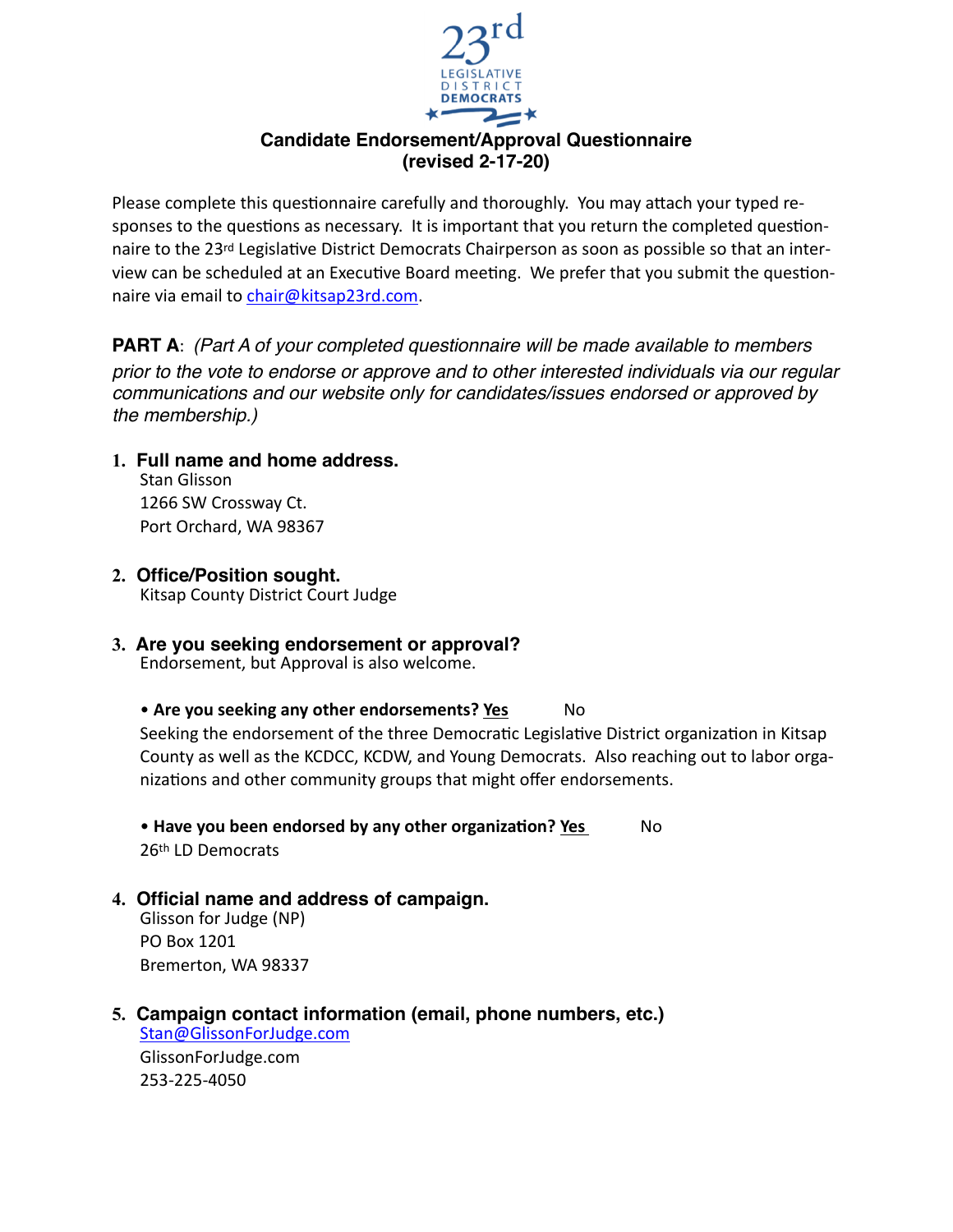- **6. Election date(s) Primary and/or General Election(s).** Primary none; General, November 8**.**
- **7. Is your race partisan or non-partisan?** Non-Partisan, Judicial
- **8. Political party affiliation, history of participation and membership.** Judicial Candidates are not permitted to state a party affiliation, however it is a matter of public record that I have endorsed for Russ Hauge and Chad Enright in the past.
- **9. Current and previous offices held.** None.
- **10. Current employer other than elected office, if any.**  Glisson & Morris, Law Office

### **11. Past work experience.**

After graduating from law school, I moved to the Kitsap Peninsula where I worked for two years as a public defender and four years as a Kitsap County deputy prosecutor. In 2004, I opened my private practice doing criminal defense. Shortly after, I won the contract to be the city prosecutor in Gig Harbor, a position I still hold. I have served as a judge pro tem in Kitsap County District Court, Bremerton Municipal Court, and Port Orchard Municipal Court since entering private practice.

#### **12. Military experience.**

None

#### **13. Educational background**

Bachelor of Arts, Philosophy, University of Alaska, Fairbanks, 1994 JD, University of Washington Law School, 1998

#### **14. Affiliations with clubs or other organizations.**

I am a contributing member of the Practice and Procedure committees of the Kitsap County District Court, Bremerton Municipal Court (former chair), and Gig Harbor Municipal Court (former chair). I am licensed in the State of Washington Bar Association, the Western District of Washington Federal Court, and the Suquamish Tribal Court. I am a member of Kitsap County Bar Association, and a former Trustee of its board of directors.

## **15. What major issues will be addressed in the office you are seeking? Briefly explain your positions on these issues.**

Making the justice system accessible equally to all is of the highest priority to me. Courts have broad discretion in the impositions of costs associated with litigation, and those costs should be waived or lowered whenever cost may be a barrier to access. It is important that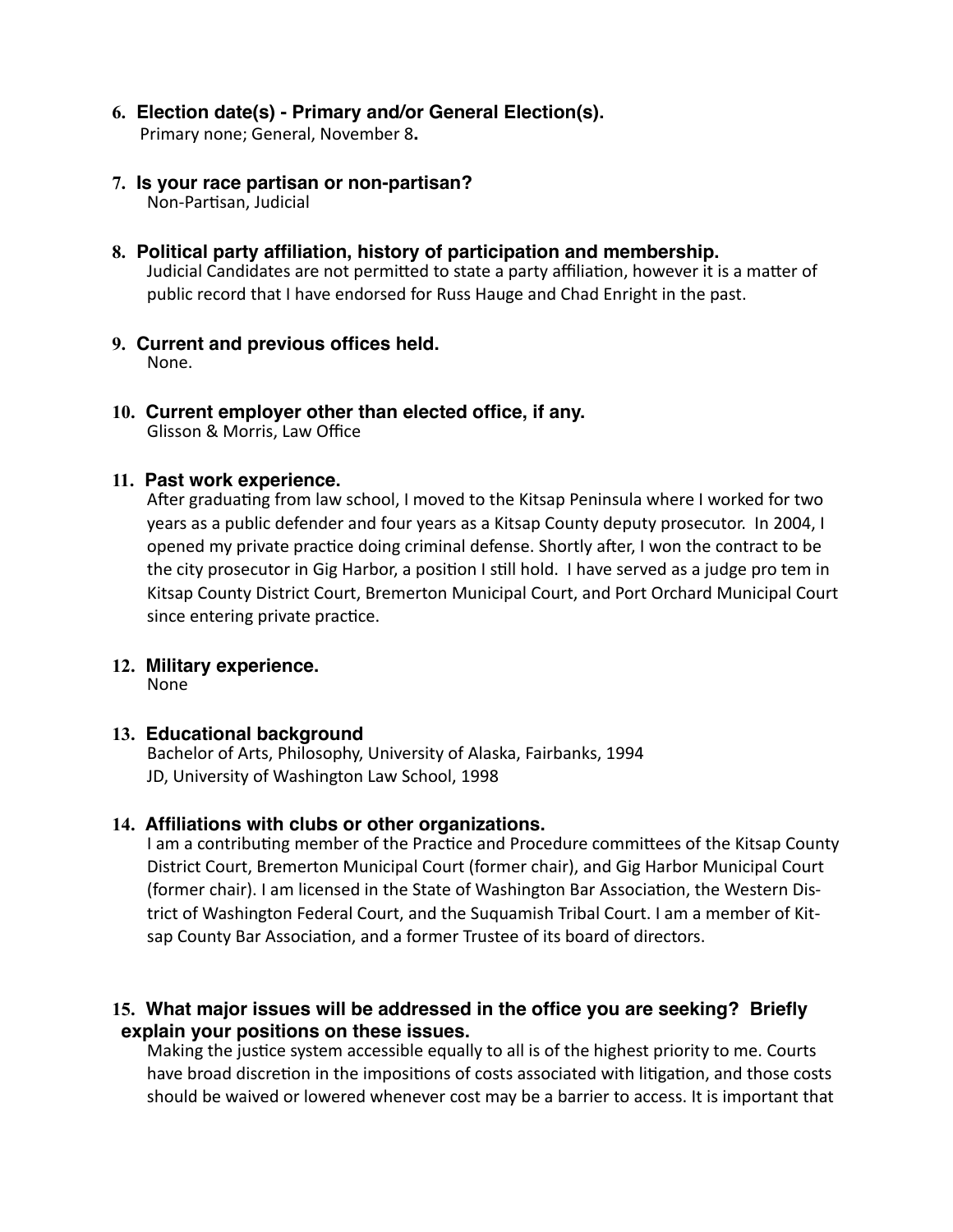judges and court staff keep themselves informed about pro bono and low cost legal resources, so that indigent litigants are made aware of what tools are available. The court's very legitimacy relies on its availability to all, regardless of ability to pay.

## **16. What experience do you have that is directly related to the office you are seeking?**

I have practiced in Kitsap County with a focus on District Court since 1999, and have served as a Pro Tem Judge in Kitsap County District Court for over 15 years. I have participated in this court's Practice and Procedure Committee for the entire length of my career, working collaboratively with other stakeholders to resolve court issues and improve how our court serves the community.

**17. Do you have any management training or experience? If so, please elaborate.**  I have managed a successful private law practice for over 18 years.

## **18. Why are you seeking this office? What do you hope to achieve and what qualifications do you have toward that goal?**

This is the next logical step in my career. I love serving as a Pro Tem judge in this court, and I want to continue to serve. I am rated as "**Exceptionally Well Qualified**" (the highest rating) by the following Minority Bar Associations:

- Joint Asian Judicial Evaluation Committee (JAJEC)
- Latina/o Bar Association of Washington (LBAW)
- LGBT Bar Association of Washington (QLAW)
- Washington Women Lawyers (WWL)

## **19. Is there anything else you would like to add?**

Thank you for the consideration of the endorsement request. I know that political volunteerism is not easy, and I appreciate your efforts.

I have the following personal endorsements that I'd like to add:

- Kitsap County Prosecutor Chad Enright
- Kitsap County Sheriff John Gese
- Kitsap County Superior Court Presiding Judge Kevin Hull
- Gig Harbor Municipal Court Judge Sandra Allen
- Bremerton Municipal Court Judge (Retired) James Doctor
- Port Orchard Municipal Court Judge Tim Drury